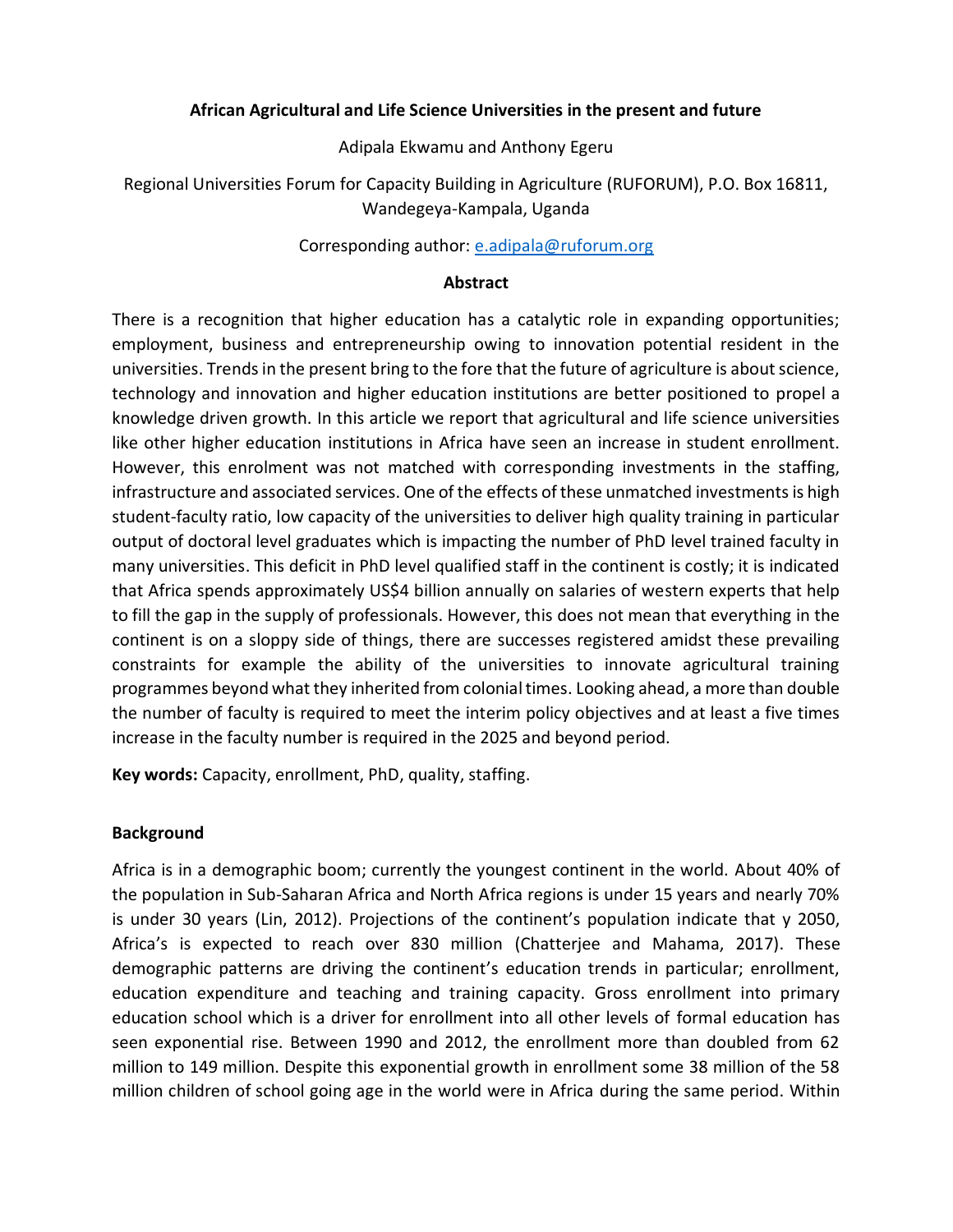the same period, there were 49 million students in secondary school and about 5.2 million at university (AAI, 2015) and since then enrollment into tertiary education has risen to 12 million (Chipperfield, 2016). The 2017 report by the World Bank on sharing higher education's promise beyond the few in sub-Saharan Africa further revealed that between 1970 and 2013, Africa had the fastest growth in its tertiary gross enrollment ratio at 4.3% annually, higher than the global average of 2.8 percent (Darvas et al., 2017).



**Figure 1:** Share of Tertiary Enrollment in Private Institutions, 2000 and 2012 (Source Darvas et al., 2017; pp13)

The tremendous growth in Africa's tertiary education has therefore been realised as a strategic response to; i) absorb the increased demand for higher education as part of transitions and progression; ii) respond to policy decisions and political commitments by African leaders to provide expanded opportunities for higher education; iii) a population that believes that there are more opportunities for employment with the acquisition of a university degree. Accordingly, the growth of universities has been dramatic in the continent in the last decade. The growth of universities in the continent has been both through governments establishing new universities as well as liberalizing the higher education sector allowing private sector investments into education as a franchise. The observed rapid expansion (Figure 1) of private sector led tertiary education service provision has been attributed to: (i) the inability of the public sector to meet growing social demand for tertiary education; (ii) declining subsidies to the social sector; (iii) demand for programs and courses more appropriately aligned with the needs of the labor market; (iv) the perception that operations in the private sector are comparatively more efficient than those of the public sector; and (v) the privatization of public universities in line with broader economic policy shifts away from state planning, and toward market forces (Darvas et al., 2017).

Growth patterns in the Africa's tertiary education has taken on at least four patterns exponential expansion, major expansion, sizeable expansion, and a stabilization (Tefera, 2016). Despite these growth patterns, the continent still lags behind in many respects, in particular with the production of the requisite man power in the science, technology, engineering and mathematics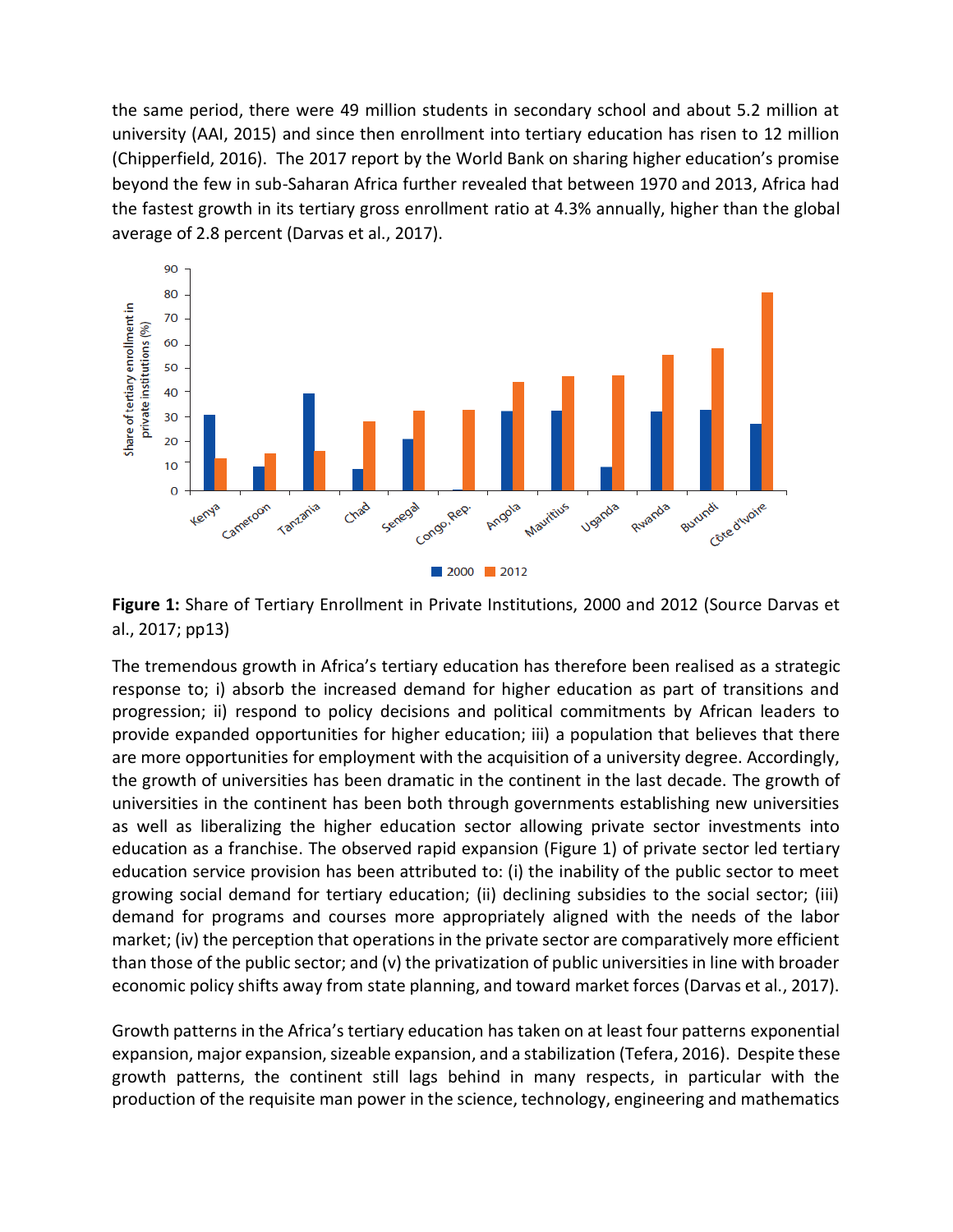(STEM) including agriculture (Figure 2). The deficits are real and call for significant investments into STEM including agricultural sciences which form part of the critical skills required for meeting Africa's development aspirations espoused in Agenda 2063. In this regard, the current state of African agricultural and life science universities is that of inability to train the requisite number of agricultural scientists. While, higher agricultural education is primarily offered in universities, polytechnics and other colleges of agriculture provide agricultural training and qualifications that are essential in agricultural development processes and innovation (Davis et al., 2007). Agricultural Education Training (AET) in Africa remains critical in part because agriculture defines most of Sub-Saharan Africa's economy (Figure 3); employs nearly half of the labour force (ranging from 83% in Malawi to 20% in Mauritania), contributes appropriately one fifth of the region's gross domestic product (Darvas et al., 2017) and critical to the continent's food security (ACBF, 2017).





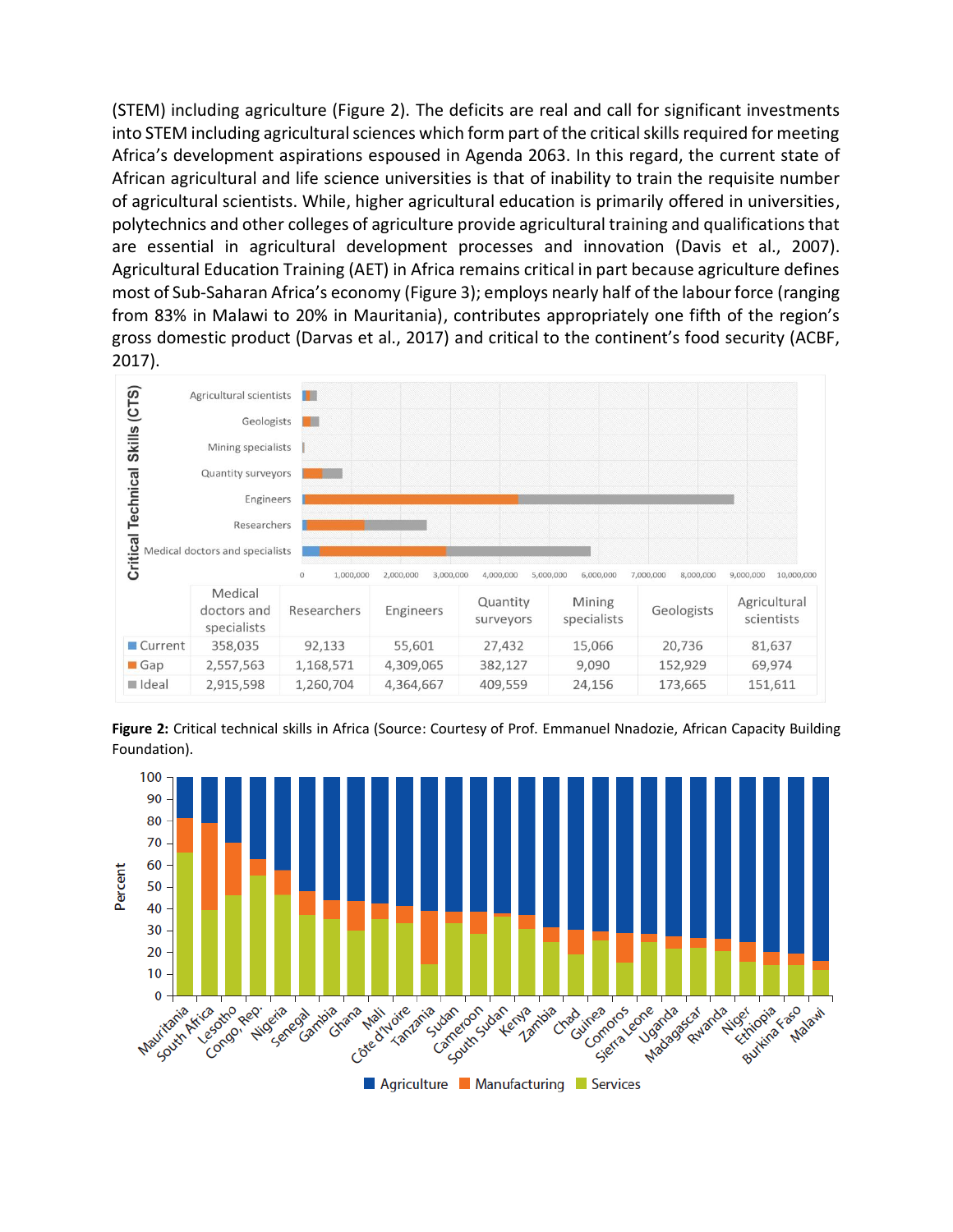**Figure 3:** Economic Structure by Employment, Latest Household Survey (Source: Darvas et al., 2017; pp17)

### **Programs and enrollment patterns in agricultural and life science universities in Africa**

African agricultural and life science universities are at varied levels of growth from diversity if degree programmes on offer, number of students enrolled, student-staff ratio to gender dimensions in the student and staff populations. Surveys conducted by ASTI/IFPRI–RUFORUM across African agricultural universities reveal these varied levels. In Kenya for example; Egerton University - Faculty of Agriculture (EU-FA), Jomo Kenyatta University of Agriculture and Technology - Faculty of Agriculture (JKUAT-FA), Kenyatta University - School of Agricultural and Enterprise Development (KU-SAED), Maseno University - School of Agriculture and Food Security (MasU-SAFS), Masinde Muliro University of Science and Technology - School of Agriculture, Veterinary Sciences and Technology (MMUST-SAVET), Moi University-School of Agriculture and Natural Resources (MoiU-SAB), Pwani University - School of Agricultural Sciences and Agribusiness (PU-SASA), University of Eldoret - School of Agriculture and Biotechnology (UOELD-SAB), University of Nairobi - Faculty of Agriculture (UoN-FA), and University of Nairobi, Faculty of Veterinary Medicine (UoN-FVM) there is a relatively consistent number of BSc programmes (Table 1a) on offer (7.4±1.3) but disparities exist at Masters (9.5±5.6) and PhD (7.0±5.2). In this regard, the older universities (EU, JKUAT, UoN) offered relatively more PhD and MSc programs compared to other emerging universities. This pattern was similarly observed in Uganda universities<sup>1</sup> where Makerere University; College of Agricultural and Environmental Sciences, College of Natural Sciences, and College of Veterinary Medicine, Animal Resources, and Biosecurity are the only units that hosted agricultural PhD based programs in the country (Table 1b).

| University/Faculty | PhD | <b>MSc</b> | <b>BSc</b> |
|--------------------|-----|------------|------------|
| $(EU-FA)$          | 10  | 10         | 8          |
| <b>JKUAT-FA</b>    | 9   | 8          | 10         |
| MasU SAFA          | 6   |            | 8          |
| MMUST-SAVET        |     | 6          | 8          |
| PU SASA            | 2   | 3          |            |
| <b>UOELD-SAB</b>   | 2   | 6          | 10         |
| UoN-FA             | 10  | 17         | 8          |
| UoN-FVM            | 16  | 19         | na         |

|  |  | Table 1a. Number of degree programs offered during 2015-2016 (Kenya) |  |
|--|--|----------------------------------------------------------------------|--|
|--|--|----------------------------------------------------------------------|--|

Source: Compiled by authors from ASTI/IFPRI–RUFORUM survey returns. Note: Data for KU-SAED were unavailable.

 $\overline{a}$ 

<sup>&</sup>lt;sup>1</sup> Busitema University, Faculty of Agriculture (BU-FA), Gulu University, Faculty of Agriculture and Environment (GUCCL-FAE), Kyambogo University, Faculty of Vocational Studies, Department of Agriculture (KYU-FVS-DA), Makerere University, College of Agricultural and Environmental Sciences (MAK-CAES), Makerere University, College of Veterinary Medicine, Animal Resources, and Biosecurity (MAK-COVAB), Makerere University, College of Natural Sciences, School of Biosciences (MAK-CONAS-SBS), Ndejje University, Faculty of Environment and Agricultural Sciences (NU-FAES), Uganda Christian University - Faculty of Science and Technology - Department of Agricultural and Biological Sciences (UCU-FOST-DABS), and Uganda Martyrs University, Faculty of Agriculture (UMU-FA).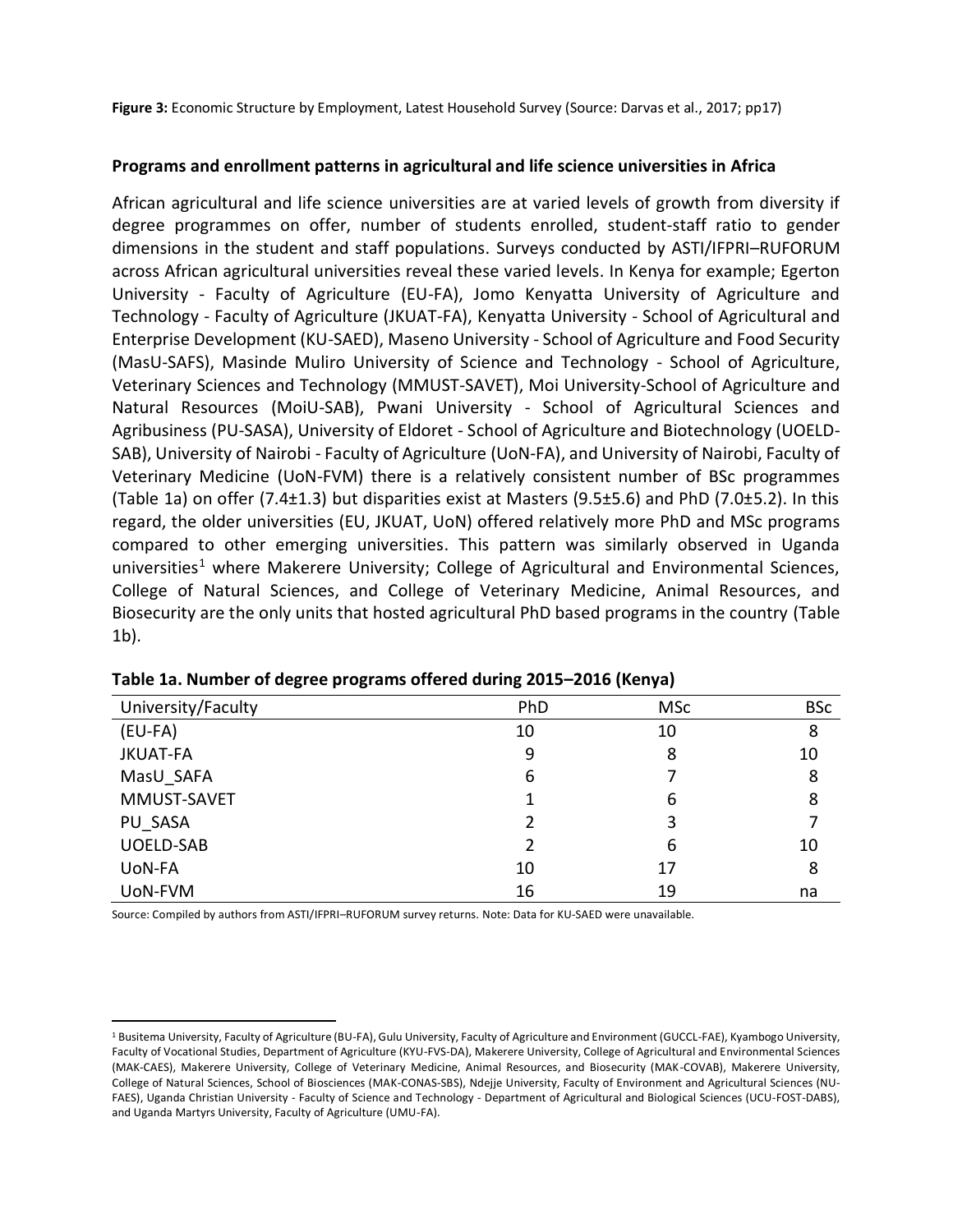|                      | PhD | <b>MSc</b> | <b>BSc</b> |
|----------------------|-----|------------|------------|
| <b>BU-FA</b>         |     |            |            |
| <b>GUCCL-FAE</b>     |     | 3          | 4          |
| KYU-FVS-DA           |     |            | 3          |
| MAK-CAES             | 10  | 17         | 14         |
| MAK-CONAS-SBS        | 5   |            | 4          |
| MAK-COVAB            |     | 11         | 4          |
| <b>NU-FEAS</b>       |     |            |            |
| <b>UCU-FOST-DABS</b> |     | 4          |            |
| UMU-FA               |     |            |            |

#### **Table 1b. Number of degree programs offered during 2015–2016 (Uganda)**

Source: Compiled by authors from ASTI/IFPRI–RUFORUM survey returns

The pattern of the number of programs offered by the respective universities seemed to influence the total overall enrollment observed in the two countries. University of Nairobi had an exceptionally higher number of students enrolled into the BSc programs (2,879) compared to all other universities in Kenya during period of analysis (Table 2a). These patterns were comparable to Uganda where Makerere University remained a dominant university in enrolment though with relatively lower completion rates (Table 2b). Thus, it is not a surprise that universities that had a higher number of PhD programs had relatively more PhD students enrolled in both countries. Interviews with some of the students indicated that the observed patterns could be attributed to several considerations; at PhD level enrollment into the agriculture programme was influenced by: i) available employment opportunities in the mushrooming universities countrywide, and ii) more competitive for job opportunities in specialized areas of research. The MSc students in agricultural sciences has also increased as a result of job opportunities and sociocultural background influences such as cattle keeping as well as scholarship opportunities. Meanwhile, at BSc level the enrollment was a result of: i) influence of parents and peers, ii) job opportunitiesprospects, and iii) no choice given student placement in universities by the admissions office.

|                  | Enrolled      |            |            |     | Graduated      |            |  |
|------------------|---------------|------------|------------|-----|----------------|------------|--|
| University       | PhD           | <b>MSc</b> | <b>BSc</b> | PhD | <b>MSc</b>     | <b>BSc</b> |  |
| EU-FA            | 36            | 59         | 573        | 15  | 35             | 515        |  |
| <b>JKUAT-FA</b>  | 72            | 81         | 259        | na  | na             | na         |  |
| MasU-SAFA        | 11            | 16         | 999        | 2   | $\overline{2}$ | 109        |  |
| MMUST-SAVET      | $\mathcal{P}$ | 11         | 904        |     | 3              | 131        |  |
| <b>PU-SASA</b>   | 3             | 3          | 629        | na  | na             | na         |  |
| <b>UOELD-SAB</b> | 12            | 41         | 512        | 2   | 18             | 393        |  |
| UoN-FA           | 65            | 216        | 2,879      | 7   | 29             | 275        |  |
| UoN-FVM          | 59            | 108        | na         | 5   | 16             | na         |  |

Source: Compiled by authors from ASTI/IFPRI–RUFORUM survey returns. Note: Enrollment and graduation data for KU-SAED and graduation data for JKUAT-FA and PU-SASA were unavailable.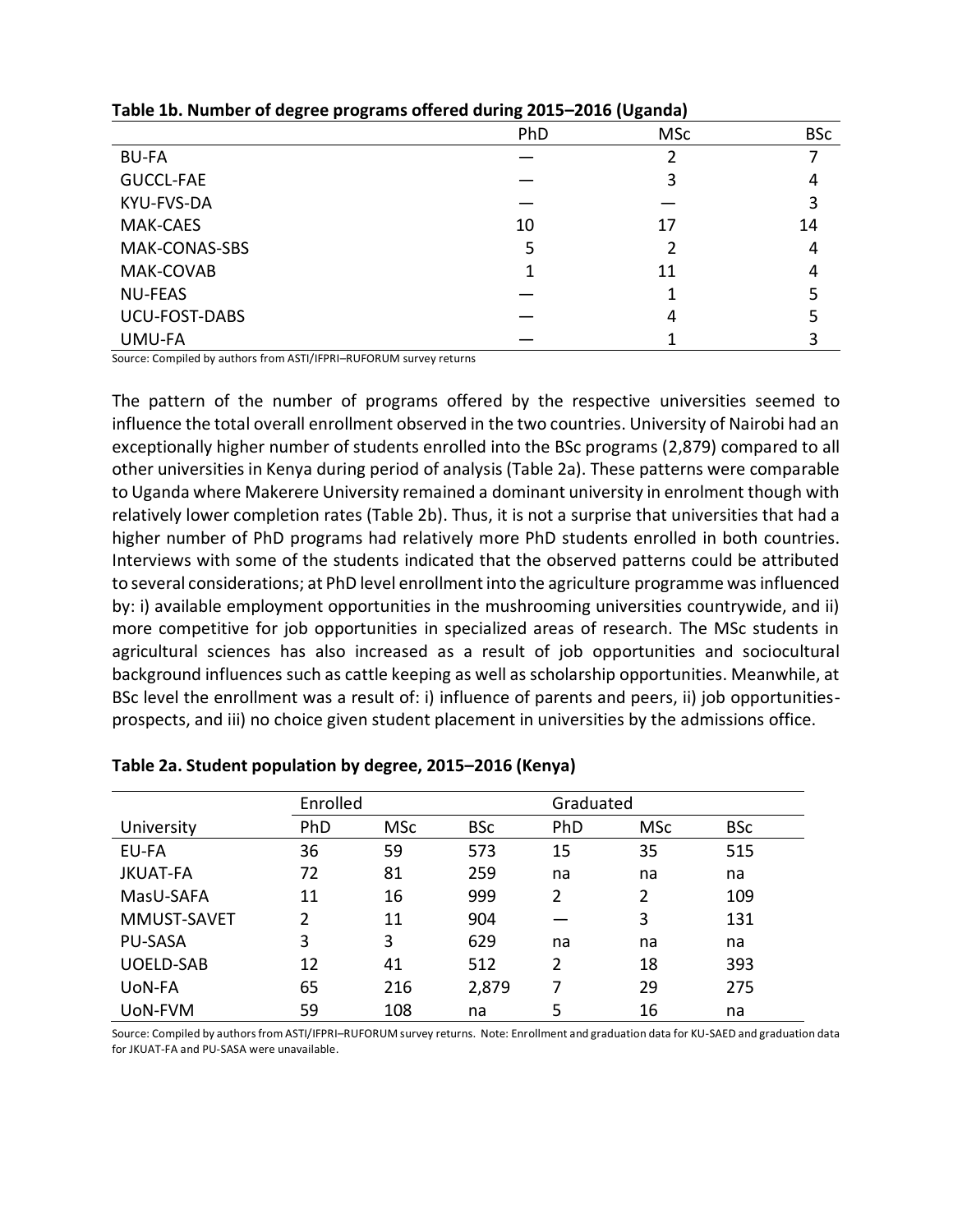|                      | Enrolled |                |            |  | Graduated |            |            |
|----------------------|----------|----------------|------------|--|-----------|------------|------------|
| University           | PhD      | <b>MSc</b>     | <b>BSc</b> |  | PhD       | <b>MSc</b> | <b>BSc</b> |
| <b>BU-FA</b>         |          | 24             | 332        |  |           | 18         | 324        |
| <b>GUCCL-FAE</b>     |          | 28             | 12         |  |           | 3          | 12         |
| <b>KYU-FVS-DA</b>    |          |                | 664        |  |           |            | 636        |
| <b>MAK-CAES</b>      | 55       | 256            | 996        |  | 9         | 123        | 461        |
| MAK-CONAS-SBS        |          | 18             | 187        |  | 6         | 19         | 293        |
| MAK-COVAB            | 19       | 86             | 204        |  | 14        | 34         | 51         |
| <b>NU-FEAS</b>       |          | $\overline{2}$ | 53         |  |           | 2          | 43         |
| <b>UCU-FOST-DABS</b> |          | 26             | 144        |  |           |            | 33         |
| UMU-FA               |          | 4              | 209        |  |           | 3          | 195        |

### **Table 2b. Student population by degree, 2015–2016 (Uganda)**

Source: Compiled by authors from ASTI/IFPRI–RUFORUM survey returns

### **Trends in teaching staff in agricultural and life science universities in Africa**

Africa's agricultural and life science universities have varied staffing capacity in terms of qualification (Figure 4a-Figure 4h), age and gender dimensions. Within Kenya's agricultural and life science universities, staffing levels varied from 10-15 to 124-125 at Masinde Muliro University of Science and Technology - School of Agriculture, Veterinary Sciences and Technology (MMUST-SAVET), Egerton University - Faculty of Agriculture (EU-FA) and Jomo Kenyatta University of Agriculture and Technology - Faculty of Agriculture (JKUAT-FA) respectively (Figure 4a). In terms of the staff qualified with a PhD; at least four universities had their staffing at 80% at PhD level with no BSc degree level staff. In the case of Uganda, total staffing similarly varied and so was the number of staff with PhD level qualification (Figure 4b). There were some universities with BSc. degree level staff as part of its staffing.

Across the rest of Africa, the total number of teaching staff is varied with quite pronounced number of staff with MSc. Degree level qualification and some with BSc. degree level qualification (Figure 4c, 4d, 4e, and 4g). Some exceptions have been observed in universities in Benin University of Abomey Calavi and Université Nationale d'Agriculture, Porto-Novo, and University of Port Harcourt (Figure 4h) where the entire staffing has a PhD level qualification. This is attributed to the recruitment policy of the respective universities in line with Government directives requiring university academics to have a PhD qualification. However, what is evident across most of sub-Saharan Africa is that there is a shortage of PhD level staff in agricultural and life science universities. According to Darvas et al. (2017) sub-Saharan Africa on average spends an estimated US\$4 billion annually on salaries of an estimated 100,000 western experts that help to fill the gap in the supply of professionals.

It is also important to note that the majority of the PhD level qualified staff across the continent is general in their 50s and 60s. Some universities such as Busitema University in Uganda have exceptionally high number (74%) of its staff above 50 years. These partners were similarly observed at Egerton University (65%), Jomo Kenyatta University of Agriculture and Technology (64%), University of Nairobi-Faculty of Veterinary Medicine (79%) and University of Nairobi Faculty of Agriculture (66%) and Masinde Muliro University of Science and Technology (88%).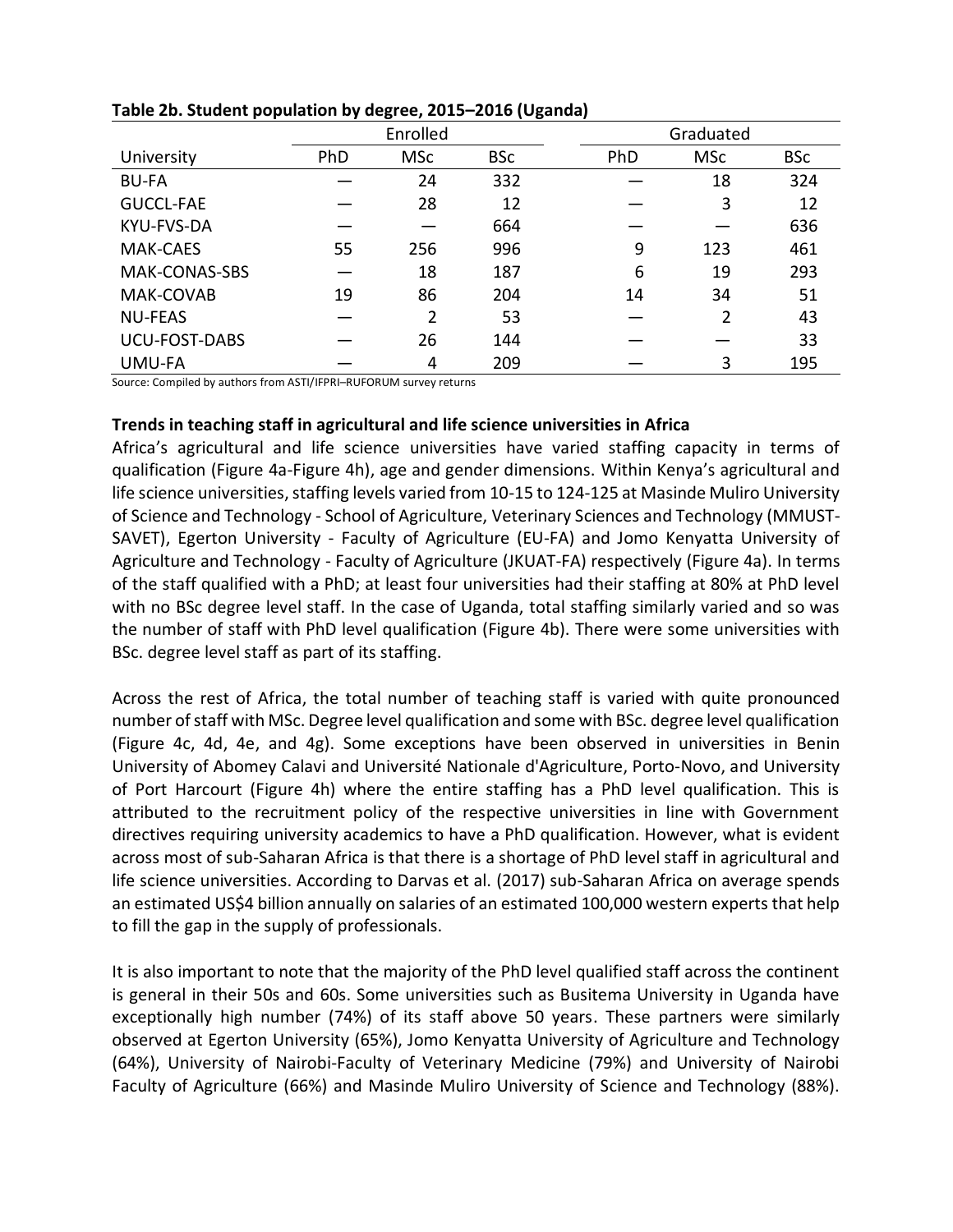

This appears to be a common pattern across many African agricultural and life science universities.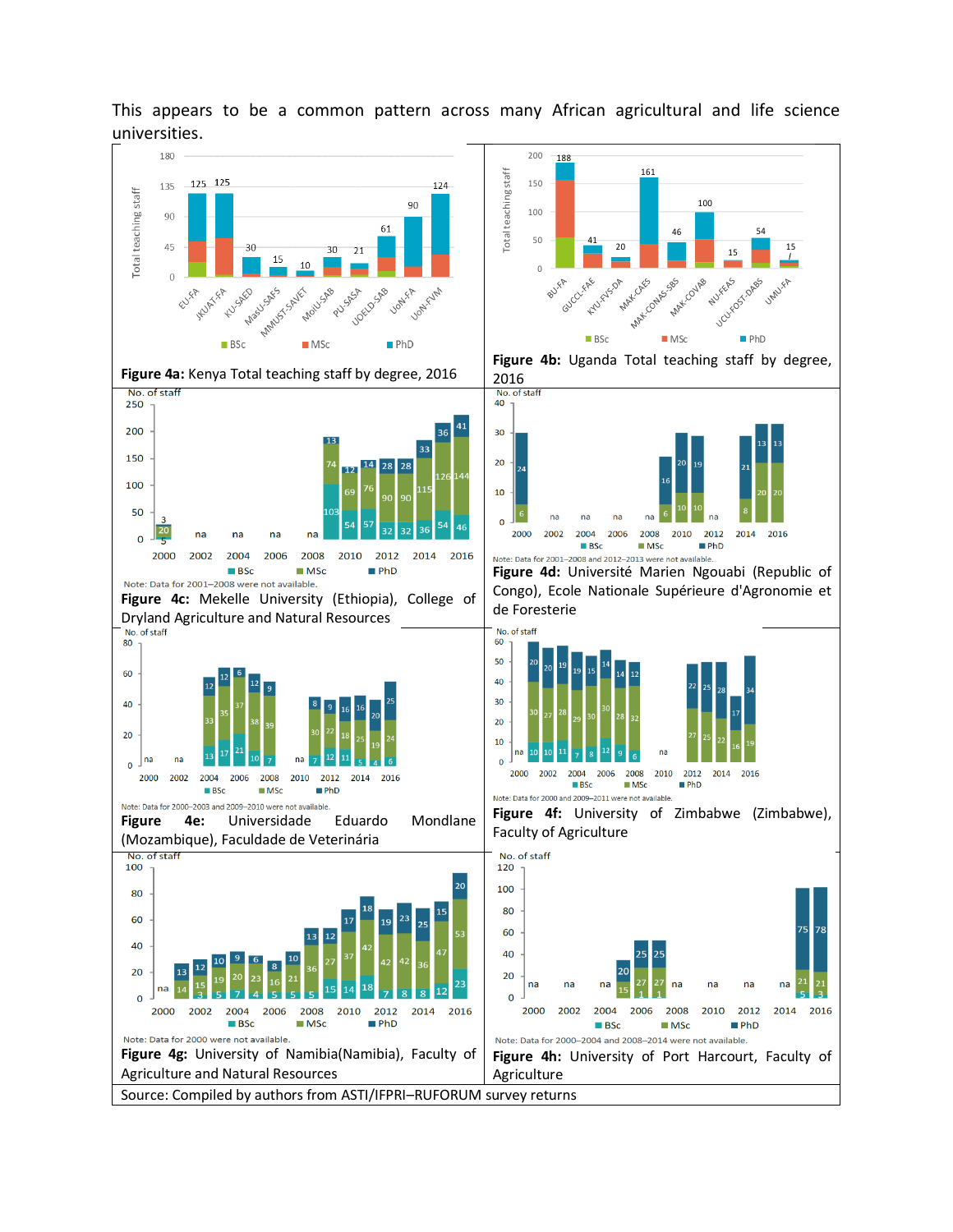## **Share of staff by positions in agricultural and life science universities in Africa**

Staff in agricultural and life sciences within Africa are distributed in various staffing positions including; Teaching Assistants (the lowest in rank), Assistant Lecturers, Lecturers, Senior Lecturers, Associate Professors, Professors, and Deans/Principals/program heads (Table 3). In some of the universities; the lower rank such as that of a teaching assistant is non-existent owing to human resource policy directives such is the case University of South Africa, University of Mauritius, and University of Zimbabwe as illustrative examples. In terms of proportion; Mekelle University, Faculty of Veterinary Medicine had 61% of its staff at the rank of Associate Professor, this was sort of an outlier from the norm in which the number of staff decreases as one they progress through the rank with a significant number of staff being at the rank of Lecturer (Figure 5).

| Table 3: Share of teaching staff by position (2016) in agricultural and life science universities in |  |
|------------------------------------------------------------------------------------------------------|--|
| Africa                                                                                               |  |

| University                                                   | College/School/Faculty                                                                                    | Percent position occupancy |                        |                |                    |                         |                |                         |
|--------------------------------------------------------------|-----------------------------------------------------------------------------------------------------------|----------------------------|------------------------|----------------|--------------------|-------------------------|----------------|-------------------------|
|                                                              |                                                                                                           | Teaching<br>assistants     | Assistant<br>lecturers | Lecturers      | Senior<br>lectures | Associate<br>professors | Profess<br>ors | Deans/progr<br>am heads |
| Makerere University                                          | College of Agricultural<br>and<br>Environmental<br><b>Sciences</b>                                        | 23                         | 27                     | 22             | 10                 | $\overline{7}$          | $\overline{7}$ | $\overline{4}$          |
| <b>Makerere University</b>                                   | College of Veterinary<br>Medicine,<br>Animal<br>Resources,<br>and<br>Biosecurity                          | 8                          | 41                     | 16             | $\overline{7}$     | 16                      | 9              | $\overline{3}$          |
| Masinde<br>Muliro<br>University of Science<br>and Technology | School of Agriculture,<br>Veterinary Sciences and<br>Technology                                           | na                         | 10                     | 20             | 10                 | 10                      | 20             | 30                      |
| Mekelle University                                           | College<br>Dryland<br>of<br>Agriculture and Natural<br>Resources                                          | 16                         | $\overline{4}$         | 49             | $\pmb{0}$          | 27                      | $\mathbf{1}$   | $\overline{3}$          |
| Mekelle University                                           | College of Veterinary<br>Medicine                                                                         | $\overline{9}$             | $\mathbf 0$            | 11             | $\mathbf 0$        | 61                      | $\overline{4}$ | 15                      |
| National University of<br>Lesotho                            | <b>Faculty of Agriculture</b>                                                                             | 16                         | $\Omega$               | 48             | 13                 | $\mathsf{3}$            | $\overline{3}$ | 16                      |
| University of Cape<br>Coast                                  | School of Agriculture                                                                                     | $\overline{2}$             | 8                      | 10             | 37                 | 22                      | 8              | 12                      |
| Universidade<br><b>Eduardo Mondlane</b>                      | Faculdade<br>de<br>Veterinária                                                                            | $\overline{7}$             | $\Omega$               | $\mathbf{0}$   | 31                 | 31                      | $\overline{2}$ | 29                      |
| Uganda<br>Martyrs<br>University                              | <b>Faculty of Agriculture</b>                                                                             | 20                         | 13                     | $\overline{7}$ | 27                 | 13                      | 13             | $\overline{7}$          |
| University of Namibia                                        | Faculty of Agriculture<br>and Natural Resources                                                           | $\overline{2}$             | 4                      | 44             | 29                 | 6                       | $\overline{2}$ | 13                      |
| University of Eswatini                                       | Faculty of Agriculture                                                                                    | na                         | na                     | 56             | 10                 | 19                      | 13             | $\overline{2}$          |
| University of Port<br>Harcourt                               | Faculty of Agriculture                                                                                    | 3                          | 14                     | 32             | 22                 | 13                      | 15             | $\overline{2}$          |
| University of South<br>Africa                                | College of Agriculture<br>Environmental<br>and<br>Sciences,<br>School<br>of<br>Life<br>Agriculture<br>and | na                         | na                     | 32             | 36                 | 20                      | $\overline{4}$ | 8                       |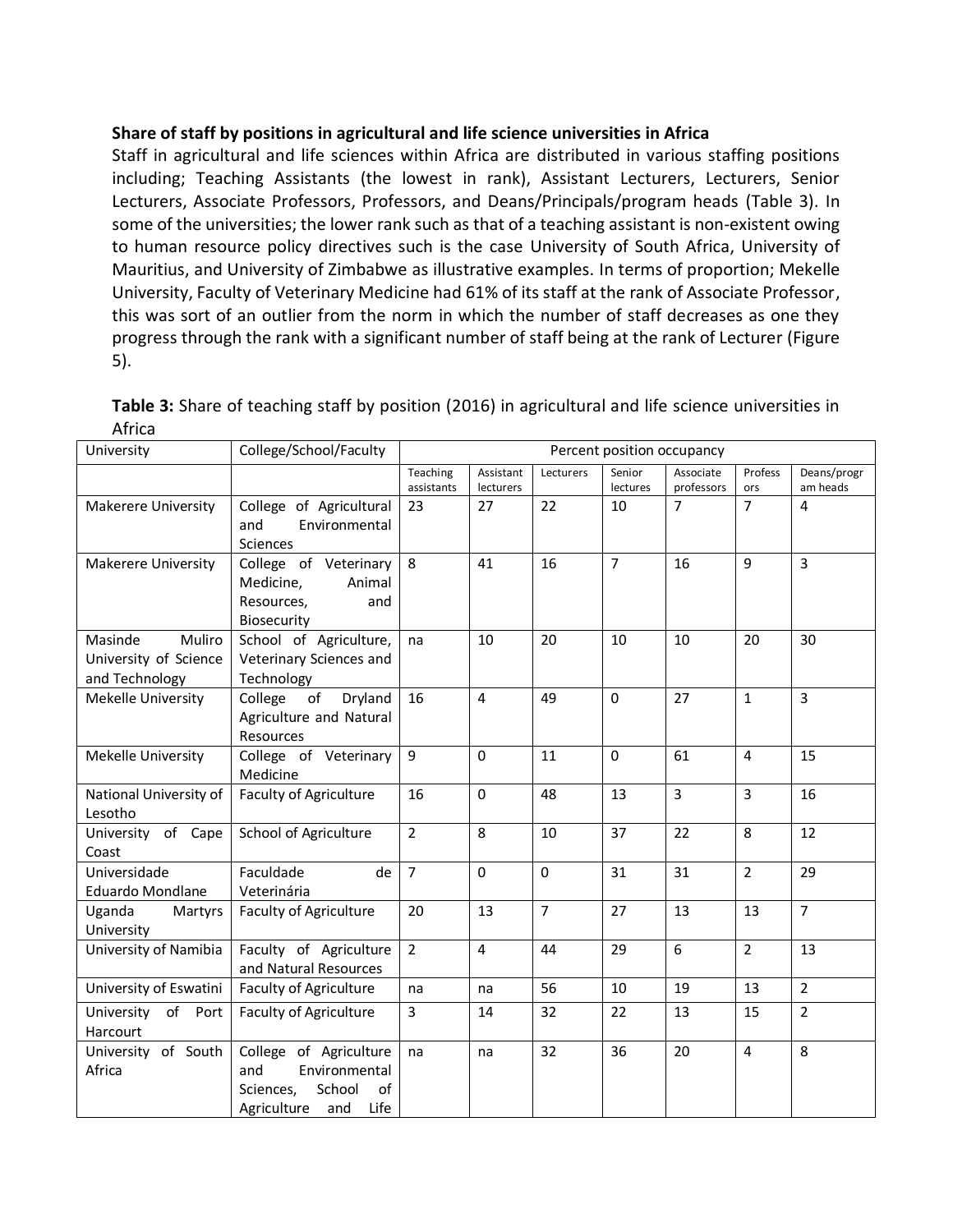|                                      | Department<br>Sciences,<br>Agriculture<br>of<br>and<br>Animal Health          |    |    |    |    |    |                |                |
|--------------------------------------|-------------------------------------------------------------------------------|----|----|----|----|----|----------------|----------------|
| University of Eldoret                | School of Agriculture<br>and Biotechnology                                    | 11 | 8  | 38 | 13 | 11 | 8              | 11             |
| of<br>University<br><b>Mauritius</b> | <b>Faculty of Agriculture</b>                                                 | na | na | 30 | 25 | 20 | 10             | 15             |
| University of Nairobi                | Faculty of Veterinary<br>Medicine                                             | 13 | 4  | 22 | 15 | 24 | 17             | 6              |
| University of Rwanda                 | College of Agriculture,<br>Animal Sciences, and<br><b>Veterinary Medicine</b> | 10 | 46 | 22 | 8  | 4  | 3              | 7              |
| of<br>University<br>Zimbabwe         | <b>Faculty of Agriculture</b>                                                 | na | na | 34 | 38 | 25 | $\overline{2}$ | $\overline{2}$ |
| of<br>University<br>Zimbabwe         | Faculty of<br>Veterinary<br>Science                                           | 13 | na | 48 | 16 | 10 | na             | 13             |

Source: IFPRI/ASTI-RUFORUM Factsheets on Capacities in Agricultural Higher Education in Africa 2018.



**Figure 5:** Average staff positions by rank in 2016 in African agricultural and life science universities

# **Agricultural and life science universities in the post 2020 period**

Like other sectors in Africa that are bound to be disrupted by the continent's population growth, the education sector is not escaping from the effects of a growing population. The massification of education in Africa especially in sub-Saharan Africa is in part a result of the population bloom in the continent and significant efforts that were put into both primary and secondary education resulting into a larger cohort of students seeking access to higher education. Further, higher education has been recognised as a critical component for economic development. Growth in student numbers in Africa will continue; for example University of South Africa (UNISA) has the largest student population estimated at over 300,000 students; this is far higher than the total student population enrolled in higher education in some countries such as Uganda, Burundi, Rwanda and perhaps Tanzania. What is critical to note is that the countries with lower student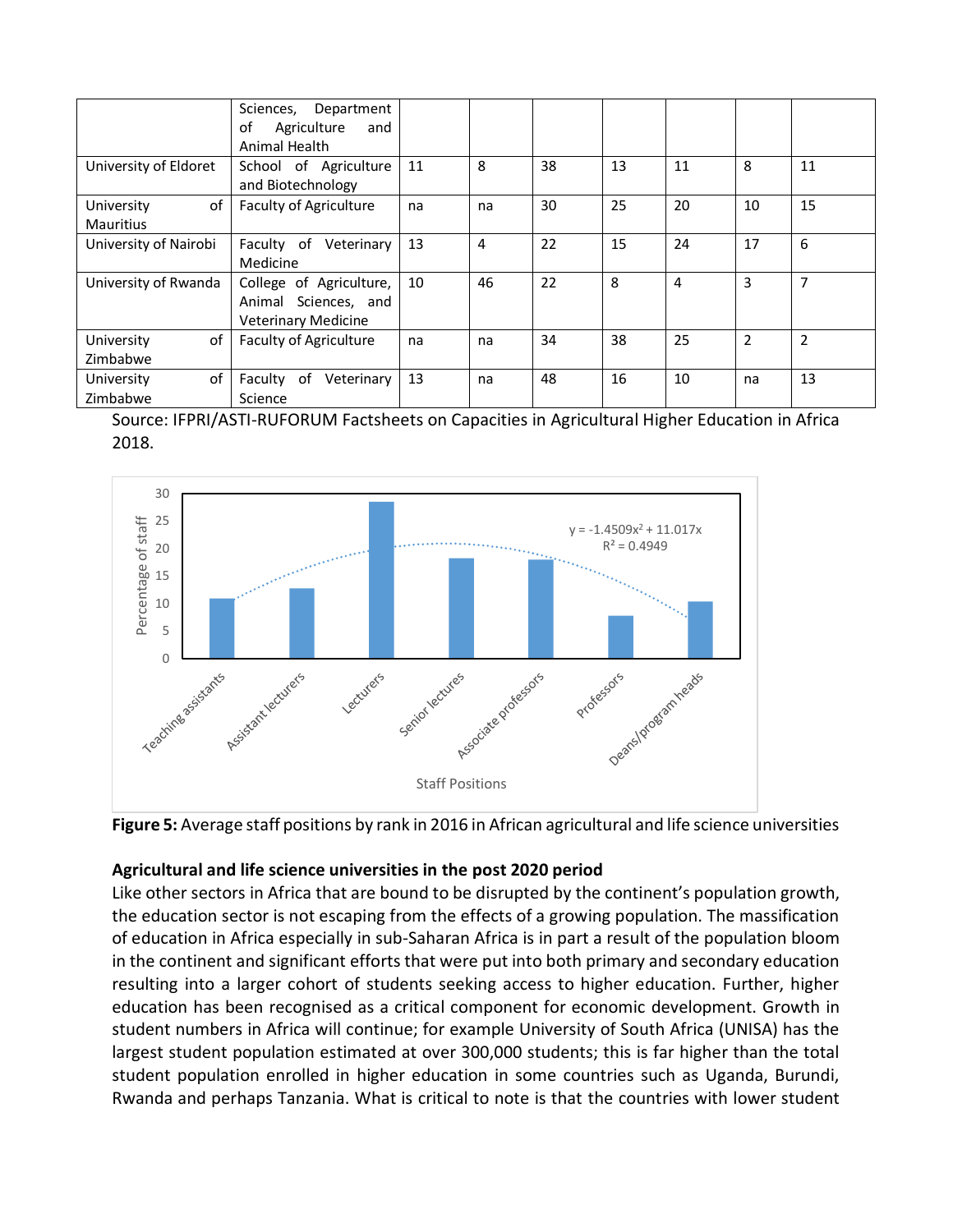enrollment is sub-Saharan Africa are countries with some of the fastest growing population thus, growth in student enrollment is a critical imperative that is bound to occur in the post 2020 period.

Massification in universities in Africa has occurred without comparable increase in resourcesfinancial, physical and human - which has had a direct impact on the physical infrastructure, the quality of teaching and learning, research, and quality of life of the students (Mohamedbhai, 2008). In this, the future of agricultural and life science universities will be based on how they circumvent the current conditions brought by higher education whilst striving for a radically new generation of universities that have significant transformational ability in society. Calls for radically transformative agricultural universities were echoed in the famous 2003 Jinja consensus that called for the creation of a new African agricultural university to build a new cadre of agricultural graduates who will go on to become entrepreneurs and wealth creators rather than cogs in the wheels of existing agricultural education, research, and extension organisations. In this case, the university would rely on student-centered learning styles in which instructors would facilitate rather than direct the learning process. These graduates would be armed not only with market-oriented skills, but also with a new standard of morals, ethics, and awareness (Idabacha, 2003; Davis et al., 2007).

Agricultural and life science universities will also be focused on achieving and delivering quality education. One of those aspects that the universities ought to focus on how to increase the pool of its teaching staff to match the student enrollment. The current staff-student ratios in some of the agricultural and life science universities are not favorable (Figure 6a-6c) but his does not mean that there are universities in the continent that have strived for a good staff-student ratio such as University of South Africa despite its considerable enrolment record in the continent (Figure 6d). The teacher-student ratio is an important indicator of quality in education delivery. In order to realise this, there is need to ramp-up staff capacity development, recruitment and strengthen retention in African agricultural and life science universities. In a 2019 study undertaken by Association of African Universities, Education Sub-Saharan Africa and Population Reference Bureau (AAU-ESSA-PRB) on the demographics of African faculty with Ghana as the case study, they opine that in order to meet the current policy goals of increasing the number of students in science including agriculture there is need to double the number of faculty (Figure 7). However, the current output of PhDs is far removed from meeting the required demand and yet it is important to produce PhDs that are quality and whose graduation and completion is not questioned at various levels. Doing so is not only important for keeping public trust in the universities but also for maintaining the value that is attached to award of a doctorate.

In 2019, Jomo Kenyatta University of Agriculture and Technology (JKUAT) graduated 118 PhDs, this raised a public concern that the Commission for University Education (regulatory authority) had to undertake an audit into the process leading to the award. The findings were startling in many respects for example in the College of Human Resource and Development (CoHRED) three academic supervisors from CoHRED each graduated: 41; 30; 33 PhD students, respectively. In addition, each of the three supervisors graduated 45, 106 and 72 Master's students (Comission for University Education, 2019). While, the College of Agricultural and Natural Resources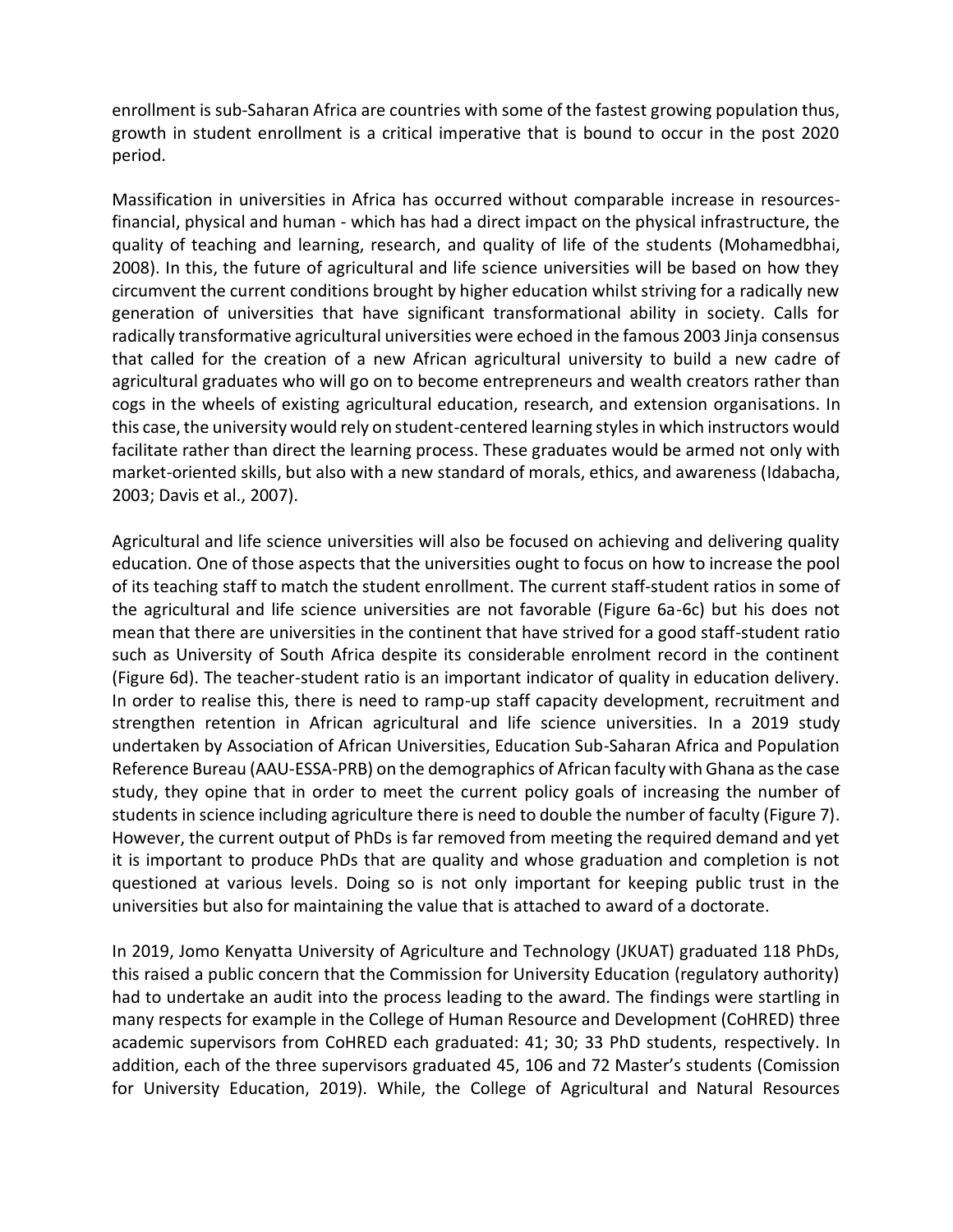(COANRE) graduated 14 PhDs in the same period; which is within the normal in the university, the inquiry to all the PhDs and the public outcry casts doubt on the quality of PhDs that are passed by the entire university including those from the agricultural disciplines. It thus becomes imperative for the universities to take into consideration best practices into PhD training to match the international standards at all levels. The AAU-ESSA-PRB 2019 study indicates that for Ghana (in many respects the larger sub-Saharan Africa) to meet the 2025 policy goals assuming a modest enrolment progress, a five times increase in faculty staff is required (Figure 8) and it further requires that additional investments in supporting services and facilities will need to be undertaken.

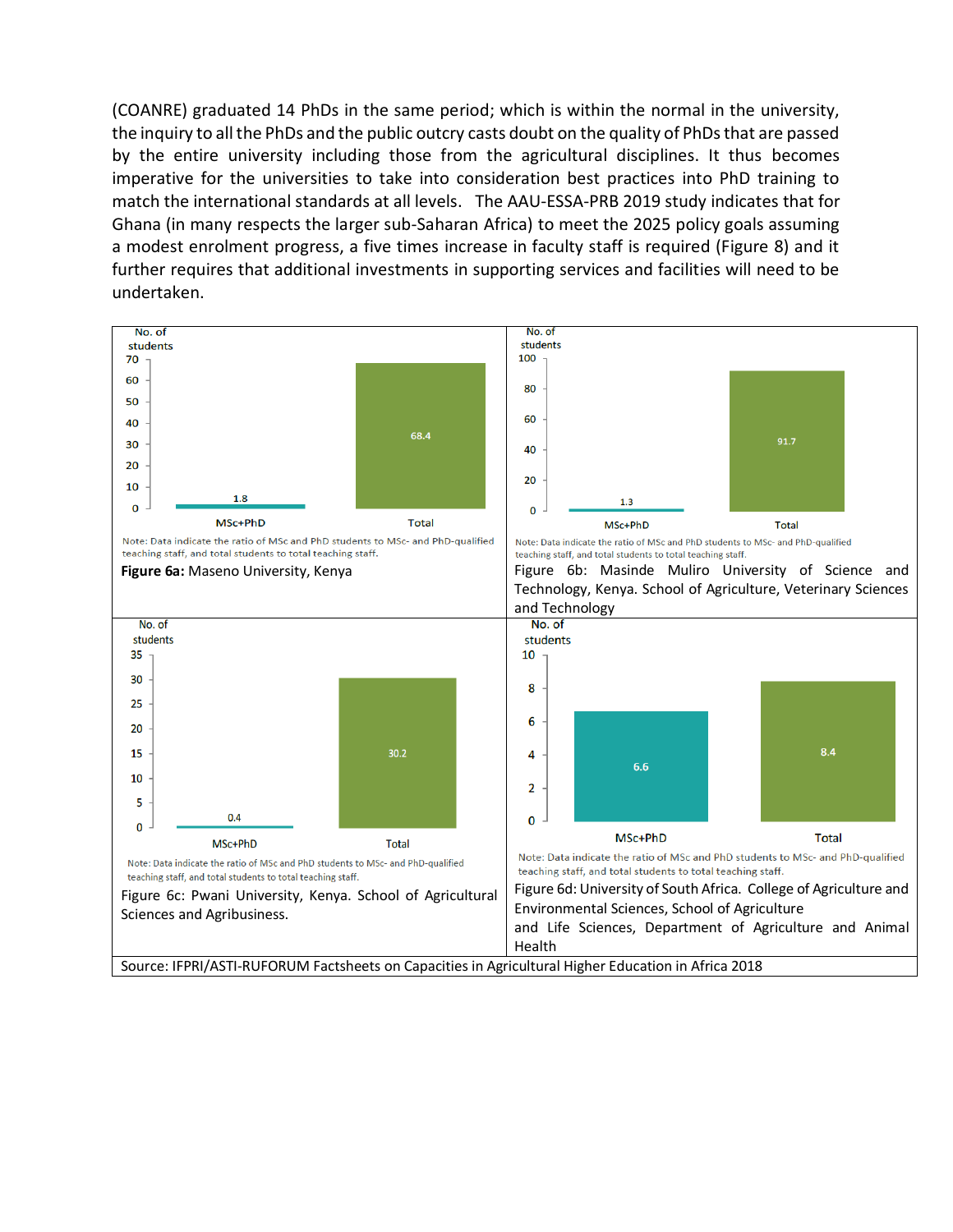

**Figure 7:** Faculty needed to meet policy goals in 2016/2017 (Source: AAU-ESSA-PRB, 2019; pp5)



**Figure 8:** Additional faculty needed to meet policy goals in 2025 (Source: AAU-ESSA-PRB, 2019; pp6)

# **Conclusion**

In this article we set out share the evidence of the status of agricultural and life science universities in Africa in the present and future. We observe that amidst improvements in primary and secondary education across the continent in particular sub-Saharan Africa have fueled the increase in enrollment in higher education. The increased enrolment has been both in public and private universities and this increase was not matched with comparable investments in human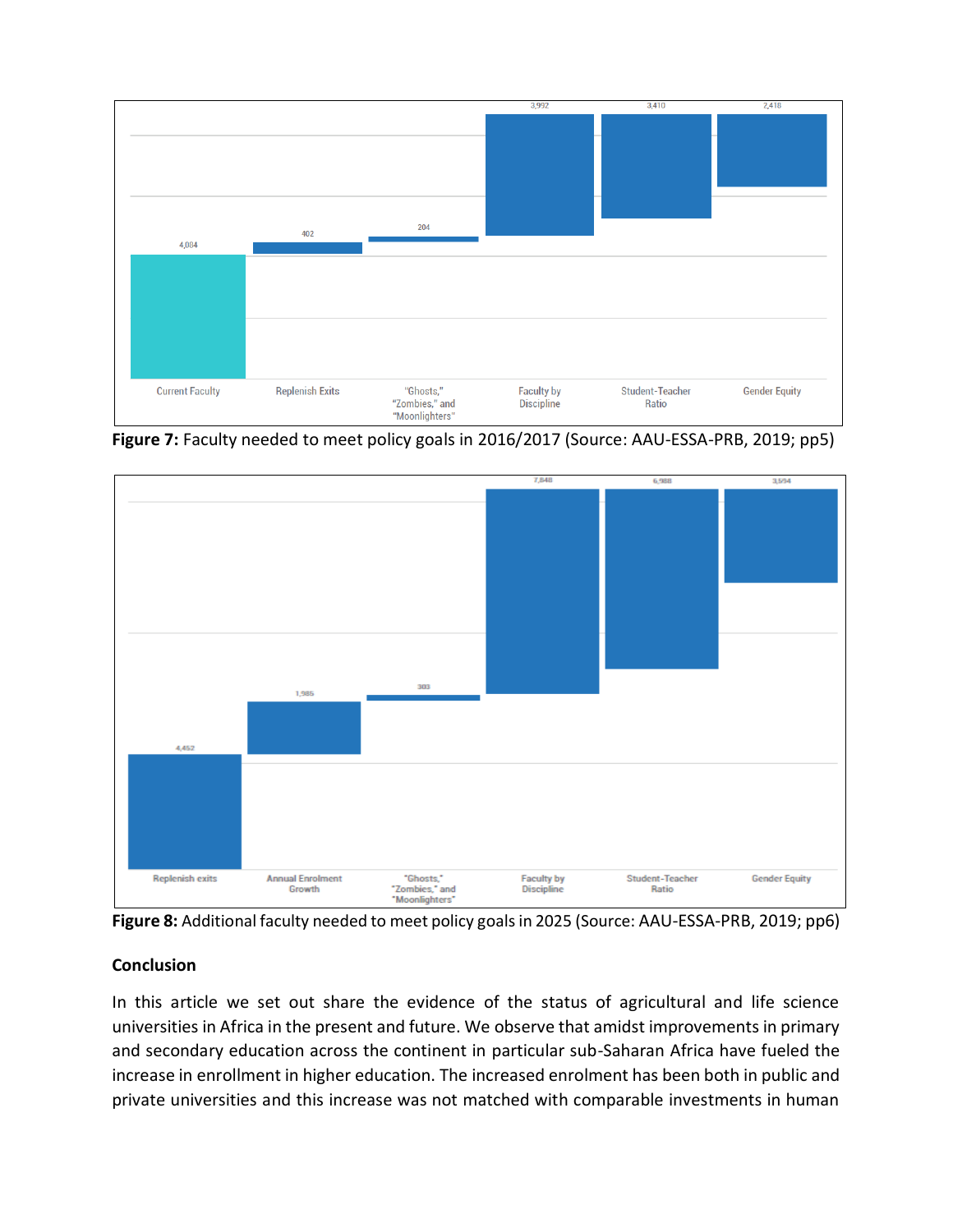resources in terms of staffing capacity, infrastructure and associated facilities, and other relevant investments. This has affected the quality of education provision but this does not mean there are no success stories on the continent. Amidst constraints, agricultural and life science universities have continued to render services to the public, graduating a number of student across the continent in a number of degree programmes that have been designed and are on offer. In particular, well-established universities have continued to maintain a stronger staffing capacity, host more students-enrollment and have remained centres of doctoral training owing to their resident capacity. Student-teacher ratio remains a concern in the present and into the future and some of the staff that are currently at with a doctoral training at above 50 years of age. In some universities, this situation is acute with more than two thirds of the staff being above 50 years indicating that in the next 5-8 years, they will be retired. Looking ahead, a more than double the number of faculty is required to meet the interim policy objectives and at least a five times increase in the faculty number is required in the 2025 and beyond period. Thus, a call to action is now to rump-up investment in agricultural and life science universities in Africa so that they can effectively play the functions for which they were established.

### **References**

- Africa-America Institute-AAI, 2015. State of Education in Africa Report 2015. AAI, New York. Available from: <http://greatsocieties.com/AAI-2015.pdf> Accessed on 20th September, 2019.
- Africa Capacity Building Foundation-ACBF, 2017. Africa Capacity Report 2017: Building Capacity in Science, Technology and Innovation for Africa's Transformation. Harare, Zimbabwe. Available

from[:https://elibrary.acbfpact.org/acbf/collect/acbf/index/assoc/HASH01ad/e44e7241/](https://elibrary.acbfpact.org/acbf/collect/acbf/index/assoc/HASH01ad/e44e7241/b749d69a/1a6c.dir/ACR2017%20English.pdf) [b749d69a/1a6c.dir/ACR2017%20English.pdf](https://elibrary.acbfpact.org/acbf/collect/acbf/index/assoc/HASH01ad/e44e7241/b749d69a/1a6c.dir/ACR2017%20English.pdf) Accessed on 20th September, 2019.

- Association of African Universities, Education Sub-Saharan Africa and Population Research Bureau, 2019. Demographics of African Faculty: A pioneering pilot in Ghana. Available from:<https://essa-africa.org/resources> Accessed on 21st September, 2019.
- Chatterjee, S and Mahama, J. 2017. Promise Or Peril? Africa's 830 Million Young People By 2050. UNDP, Africa. Africa. Available the strom: [http://www.africa.undp.org/content/rba/en/home/blog/2017/8/12/Promise-Or-Peril-](http://www.africa.undp.org/content/rba/en/home/blog/2017/8/12/Promise-Or-Peril-Africa-s-830-Million-Young-People-By-2050.html)[Africa-s-830-Million-Young-People-By-2050.html](http://www.africa.undp.org/content/rba/en/home/blog/2017/8/12/Promise-Or-Peril-Africa-s-830-Million-Young-People-By-2050.html) Accessed on 20th September, 2019.
- Chipperfield, C. 2016. Universities are at the heart of Africa's economic rise. British Council. Available from: [https://www.britishcouncil.org/voices-magazine/universities-are-heart](https://www.britishcouncil.org/voices-magazine/universities-are-heart-africas-economic-rise)[africas-economic-rise](https://www.britishcouncil.org/voices-magazine/universities-are-heart-africas-economic-rise) Accessed on 20th September, 2019.
- Commission for University Education, 2019. The Findings of the inquiry into Doctor of Philosophy Degrees of Jomo Kenyatta University of Agriculture and Technology Awarded during the